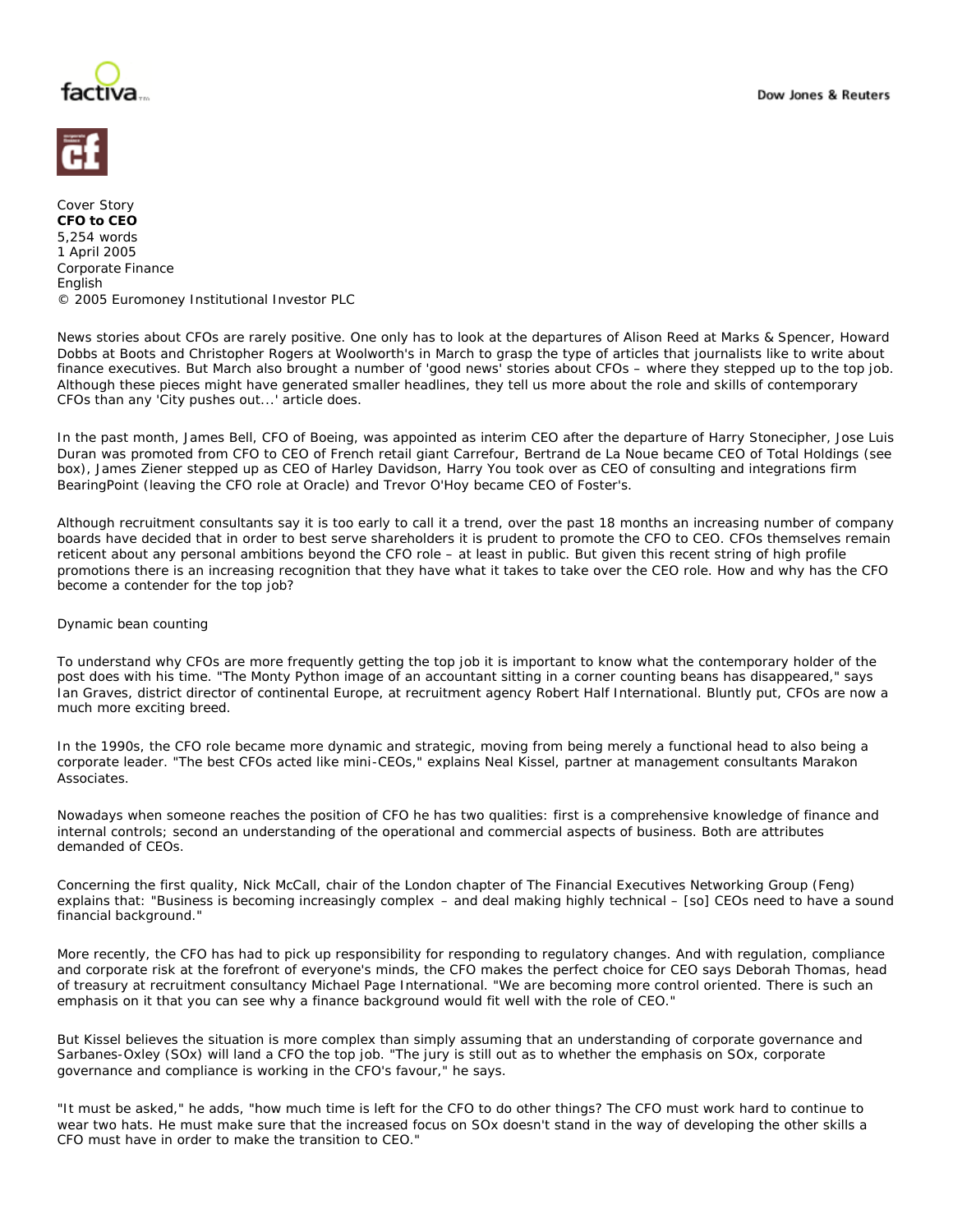Boards, says Kissel, want to ensure that they get a CEO candidate who is capable of managing the complexities of corporate compliance without limiting the opportunities associated with managing a large company for profitable growth. "There is no reason why a CFO can't rise to that challenge but it puts enormous pressure on how he must think about conducting his job, managing his time, and organising his team," he says.

# The right stuff

Financial prowess alone is not enough to secure you the CEO title. McCall points out that vision and leadership are also prerequisites. But, he says, the CFOs' exposure to a wide range of areas can develop such characteristics. "A CFO has experience of accounting, treasury and HR, he is the key to setting up a company's business strategy and he is the link with the market, creditors and shareholders." And understanding the company's business strategy and market should give a good CFO that all important second attribute – operational skills.

Andrew Lynch, CEO of Compass Group's international retail and travel concessions business, took his job in January 2004 after seven years as Compass Group's FD. He says that the FD role was a great platform because he got to do and see "pretty much all of the company's issues" and understand the things that can impact business.

Nevertheless, he appreciates that as CEO he has to embrace the broader aspects of the business and develop other skills. "It is a much wider role. Instead of looking at business from the finance perspective, you look at it from all perspectives," he says. "It was easier for me because it was a move into a general management role in a group I knew very well which minimised some of the risk."

It is the early development of these skills that mark out those CFOs who make it to CEO from those who do not. "Those that make the step can demonstrate a skillset that is broader than the CFO's normal remit including strategic, entrepreneurial and sales and marketing skills as well as strong man management skills and the ability to take the troops with him/her." says Jeremy Rickman of recruiter Russell Reynolds.

## All change

Although there are many skills that a CFO can bring to the CEO role, as Lynch at Compass notes above, the way you reach decisions as chief executive is necessarily different. The big challenge is to demonstrate that you can go beyond a methodical decision -making process while not compromising the quality of decision making. CEOs need to be able to make decisions on an intuitive basis as well as based on analytics. The practicalities associated with limited time make this a reality of the job.

Another, more practical, area of CEO responsibilities that can keep CFOs from becoming top dog is sales and marketing. "The market is moving in to growth mode again," says Russell Reynolds's Rickman. "Three years ago I could have seen more CFOs moving in to CEO roles because of the focus on cost cutting, but in growth mode boards require sales and marketing skills so it is less likely that the CFO will be the obvious choice."

In September 2004, Richard North stepped down as CEO of InterContinental Hotels Group after discovering the importance of these skills to his detriment. He had become CEO in October 2002 following the company's demerger from Six Continents. At the time, the focus for the company – reducing capital intensity and setting a new strategic direction – suited North's skillset as a former FD.

But despite North's success – the company was in the process of selling \$2.2 billion of assets and had increased EPS by 86% when he stepped down – when the company changed focus to growing its global brands it decided that they required a CEO with brand development and operations background, which he lacked.

Marketing is something Lynch at Compass is currently learning: "There's nothing you have done before becoming CEO that takes you to that," he says. His solution has been to appoint people who have strengths where he has weaknesses. "One thing above all else is surround yourself with very good people," he adds.

## Structural advantages

CFOs perturbed by the challenges of mastering leadership and strategic skills outside the financial arena – and who still want to be CEO – can take heart from recent research by **Peter Crist** of US executive search firm Crist Associates highlighting the widespread disappearance of the COO. In the Crist Volatility Report 2004, only 14 of the top 50 market cap companies in the US had a COO.

Crist's survey revealed that 51% of companies hiring two or more CEOs over the past nine years have done so through internal) promotion. Of this 51%, 52% came from the COO position which, following the COO's promotion, was not backfilled. The benefit to the CFO is obvious: with no COO he becomes the number two and a potential heir to the CEO, says Crist.

"Once you take the COO out of the company, the CFO – who is very practised at dealing with external demands – steps in to fill the vacuum. Of course, you get an intermingling of skill sets," says Crist. "And because the CFO is occupying the strategic and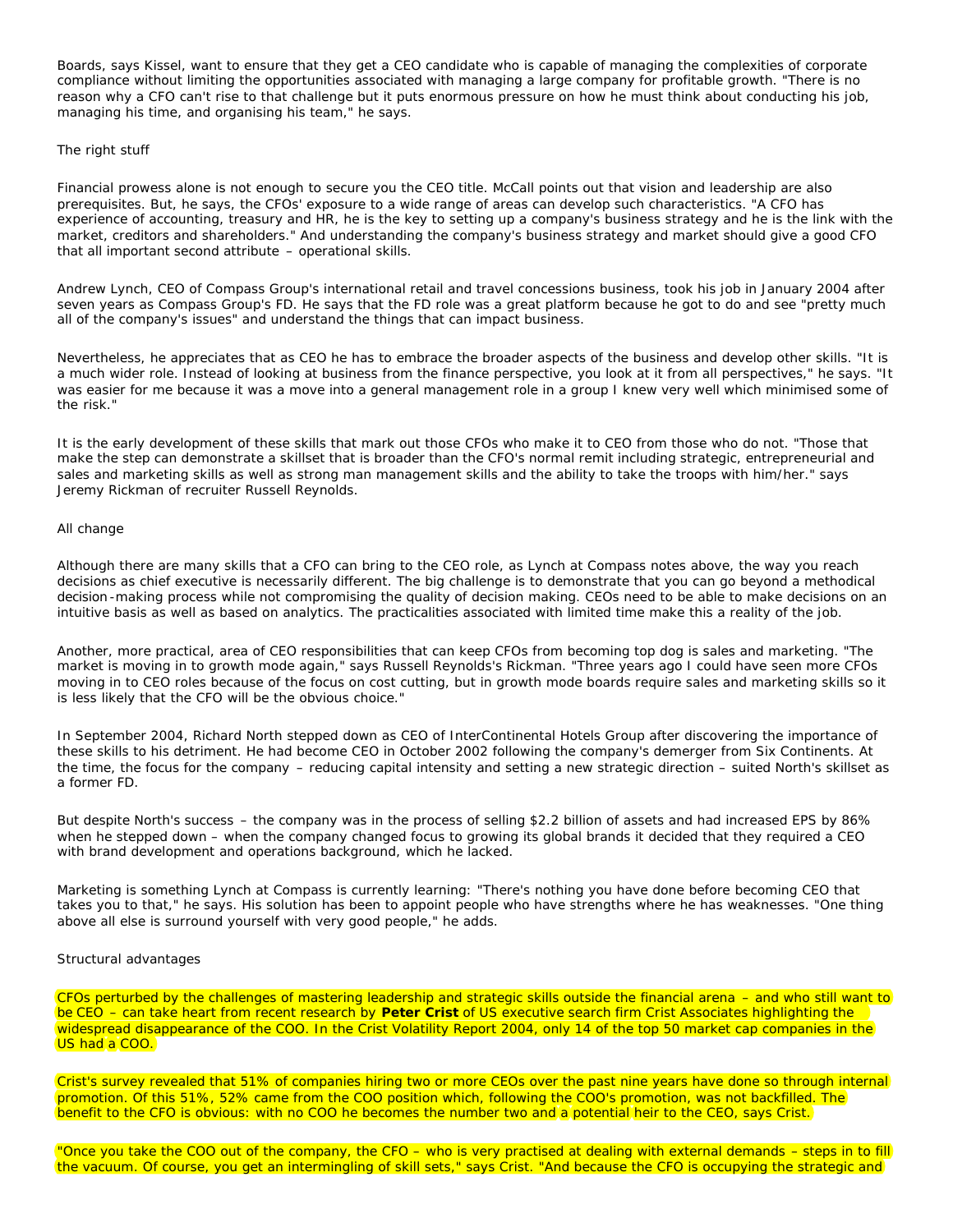#### operating elements of a company, when boards consider [the next] CEO, the CFO is included in the pool of candidates."

More generally, CFOs continue to have an advantage over almost all other candidates for the top job – access to both people and knowledge. Not only do they have insight into the drivers of company value, they also have privileged access to the CEO and the CEO's agenda. "The CFO's role is continuing to become more closely aligned to the CEO role," says Rickman of Russell Reynolds. "The CFO must know the answer to a question before the CEO is even aware of the question so [he] is naturally seen as someone who is capable of stepping in to the CEO's shoes."

Grooming the CFO for CEO the EMI Way:

According to a 2004 study by **Crist Associates**, CEOs are – marginally – more likely than not to be recruited internally. In a survey of Fortune 500 and S&P 500 companies over the past nine years, the study showed that in those companies which had changed CEO two or more times, 51% came from internal promotion: and of this 51%, 52% came directly from the COO chair. The figures demonstrate the importance of succession strategies – especially as the length of CEO tenures continues to fall and an amazing 71% of US CEOs now leave their posts involuntarily.

And there is no better example of a succession strategy than the one EMI Group has put in place at EMI Music Publishing. By promoting Roger Faxon from CFO of EMI Group to COO of EMI Music Publishing, the group has secured itself not only a future CEO but a future chairman as well (see box opposite). Faxon became COO in January 2005. In April 2006, he will become joint CEO of EMI Music Publishing, in April 2007 sole CEO and in March 2008, chairman. EMI Group chairman Eric Nicoli explains.

"I was looking at the long-term strategy for EMI Group. I always start with management on the basis that if you don't get that right no amount of financial resource or clever strategy will make a difference.

"In the EMI Music Publishing group, I didn't have an urgent problem at all. If you look at its track record in terms of revenues and their profits, it is impossible to tell that the recorded music market – from which it derives about 50 % of its revenue – has had any kind of problem at all, even though over the past five years it has declined by 25%.

"If you have the luxury to put succession in place when you are winning it is much better than waiting until you have a problem. Most companies will change senior management when they have a problem. I take the opposite view. Address it when you are winning and have a smooth and relatively long succession plan.

"Roger [Faxon] came in a little over three years ago to be my group CFO. He had been the CFO of Music Publishing and prior to that he had been head of strategy for the group. He was ideally equipped to be my CFO at a time when I was turning the recorded music division upside down. His grasp of financial and strategic principles was really important as a senior partner for me in the corporate management team and he did a brilliant job.

"When Roger took on the Group CFO role just over three years ago, I had in mind that he would return to his native New York at some point and probably play a leading role in EMI Music Publishing. So, from a position of strength we were able to bring in Martin Stewart from BSkyB to succeed Roger and move him back to New York.

"Marty [Bandier, CEO of EMI Music] has huge respect for Roger's skillset and his strategic inclination is and will be important for music publishing as the world of music changes out of recognition. The fact that our shareholders know Roger well and rate him and trust him was also very important as they see the Music Publishing group as a resilient and dependable part of our business."

Roger Faxon, COO EMI Music Publishing In January 2005 Roger Faxon was appointed COO of US-based EMI Music Publishing. Previously CFO of London-based EMI Group, this is the first of three succession steps that will see him progress from COO to CEO to chairman.

With a lifetime spent in the entertainment business in a variety of quises – he joined EMI in 1994 but has held positions at Lucasfilm, Columbia Pictures and been a founding partner in motion picture and TV company Mount Company – he isn't, he says, your traditional CFO. Is this why he was approached to become part of EMI Music Publishing's ambitious succession strategy?

"When I came out of college I was more interested in public affairs and I spent 10 years doing that. It was serendipitous that I got in to the entertainment industry and I got in at the top. I was working in government as chief of the staff of a subcommittee in the US House of Representatives when a friend asked me during a break in the legislative session to help her out on a project she was doing for George Lucas. It was a pretty exciting time at Lucasfilm. George was generating new film ideas, gathering around him the most talented special effects technicians, researching the possibilities of digital effects and digital sound and building a creative centre for film makers. The creative energy was astounding. What it missed was the business discipline necessary to effectively harness that energy. I was lucky enough to be in the right place when George asked the question about who could help him instil a little of that discipline into his business.

"I have an affinity for the creative industry and a real appreciation of the people who make their living from providing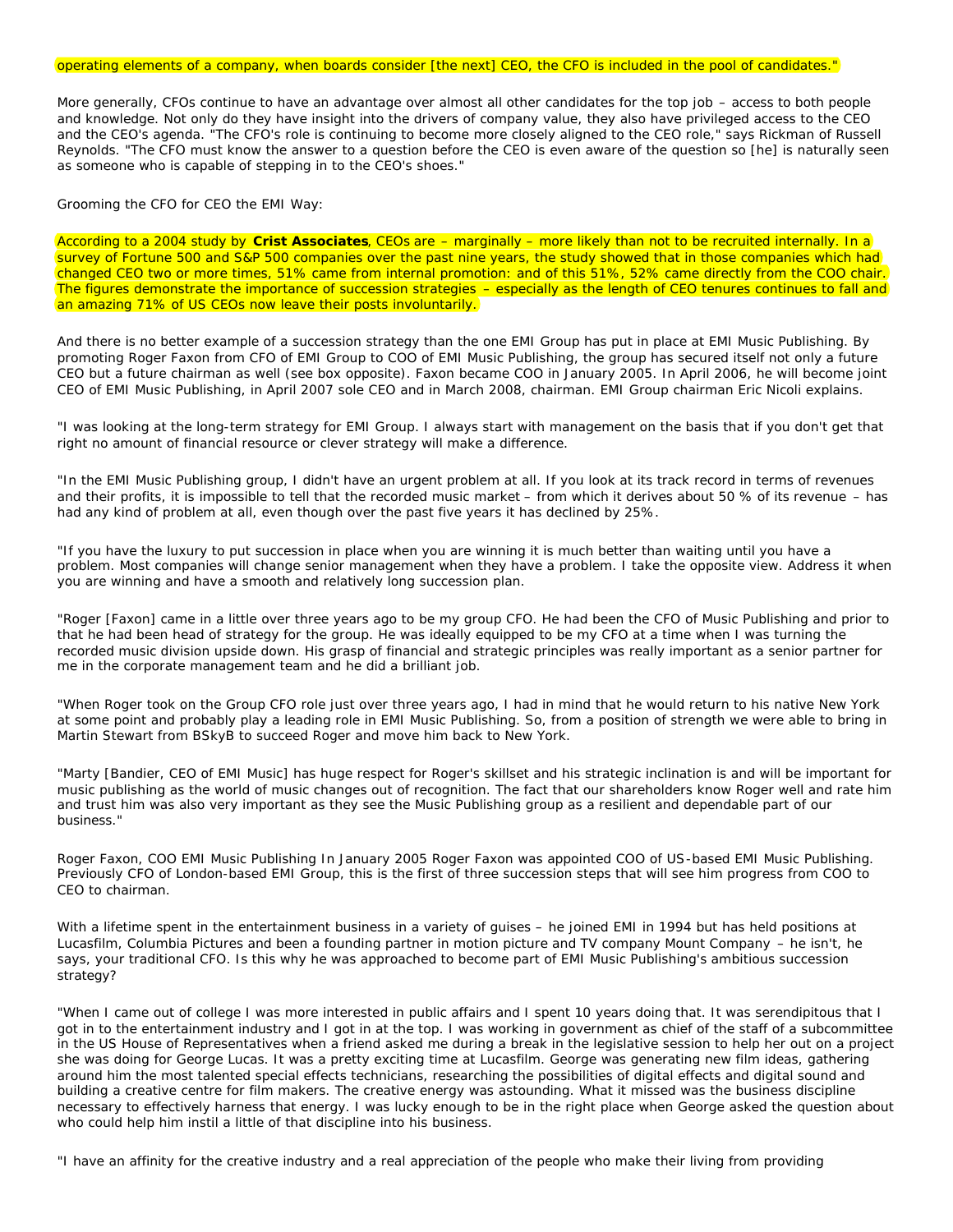entertainment for people. I love it. I love the business of it. If you look at my career you'll see that theme running all the way back. So when Marty [Bandier, CEO and chairman of the Group] and Eric [Nicoli, EMI group chairman] were looking at what would be the right way to ensure there was continuity in EMI Music Publishing, Marty's quick answer was me. I have worked with him for a number of years and have been a colleague for even longer [Faxon was appointed CFO of EMI Music Publishing in 1999].

"I have started in a very good place as I already have Marty's confidence and I have worked very closely with everyone here at EMI Publishing so I am a known entity.

"This is a business of relationships and so the handover has to be respectful of these relationships. They don't just happen, they happen over time as you earn the regards of people as Marty has done with the people he works with everyday.

"I've always come at the business from the side of the product. To be CEO, you need to understand and be analytical on one side but you need to understand the emotion that drives the creative process as well. In the last few years as CFO I have had to be more analytical. But our product is an emotional product so the transition for me is about regaining the balance I have had in the past – the analytical and emotional – and ensuring the balance is proper in the business as well. You can go in and sit there and say here is what the return on invested capital must be. But guess what. Having a songwriter write a song is not a return on investor capital process. Return on investment is a result of the creative process, not the causation. The causation is helping that songwriter to be the very best songwriter they can be, then helping them market their song.

For the business to be as successful in the future as it has been in the past everyone needs to create a balance between the analytical view, and understanding the economics of the business and the emotional and creative side. By doing this, we can forge a more effective decision -making team.

The world is getting more complex. There are many different uses of our music than when I started in EMI music. Artists and songwriter need to understand how this works so the people who speak to them most - the creative staff - need to know how it works also. And, if we can be of a greater service to them, the greater the likelihood they will continue to work with us in the long-term. We are a service business so people in the business need to be more rounded in their understanding.

The challenge for me is to build the relationships with the most important people, the people who produce the music and their representative as well as those who influence the development of our business. The mobile world is a huge opportunity for the music world and therefore for the publishing business. We also have the prospect of changing the way music is consumed and that sets in to motion the way our songwriters have to react.

Building relations with the right people in the music business that will allow him to build the creative side of the business and understanding in a deeper way what the forces are that are going to change the business i.e mobile technology so he can anticipate them are two of the three factors Faxon has identified as determining his success going forward.

The third factor is to "be myself. I am not Marty. He is unique. Marty has been running this business brilliantly for a long time and stepping in to those shoes and trying to match that record of success is daunting. The great news is that Marty is not going away [Bandier will act as a consultant to EMI Music for three years after leaving his post in 2008]".

Andrew Lynch, CEO Compass Group's Travel Concessions Business

Andrew Lynch is CEO of Compass Group's International Retail and Travel Concessions business. He joined Compass in 1992, when the group bought Traveller's Fare where Lynch was FD. He had been part of the management buyout at Traveller's Fare.

Of his time at Traveller's Fare he says: "To get an opportunity to take a company, which had a £100 million turnover, and to grow it in to other market channels was a lot of fun and a great experience. It was where I got my first experience in concession catering so in a sense I have come full circle as CEO of the Group's International Retail and Travel Concessions business."

In 1992, when he joined Compass, it was a £300 million business – it is now a £12 billion operation in over 100 countries. "The CEO at the time had implemented a new strategy for growth which I was lucky enough to get involved in," says Lynch. In 1997 he was appointed group FD and seven years later, in January 2004, he was appointed CEO of the travel concessions business.

"I enjoyed the group FD role very much and there was no great career plan. Mike Bailey, the group's CEO, suggested the group would benefit by separating its retailing businesses - we would be able to grow faster. Structurally it was the right thing to do but it obviously created a CEO position. Mike said: "are you interested in having a go?" I thought about it and thought yes, why not?

"I have had no great career plan. There is an enormous amount of luck in this and being in the right place, at the right time. It is also about appetite for the challenge: I was lucky that the role of FD at Compass was a very broad role. It encouraged you to get widely involved. I enjoy the wider commercial aspect of business.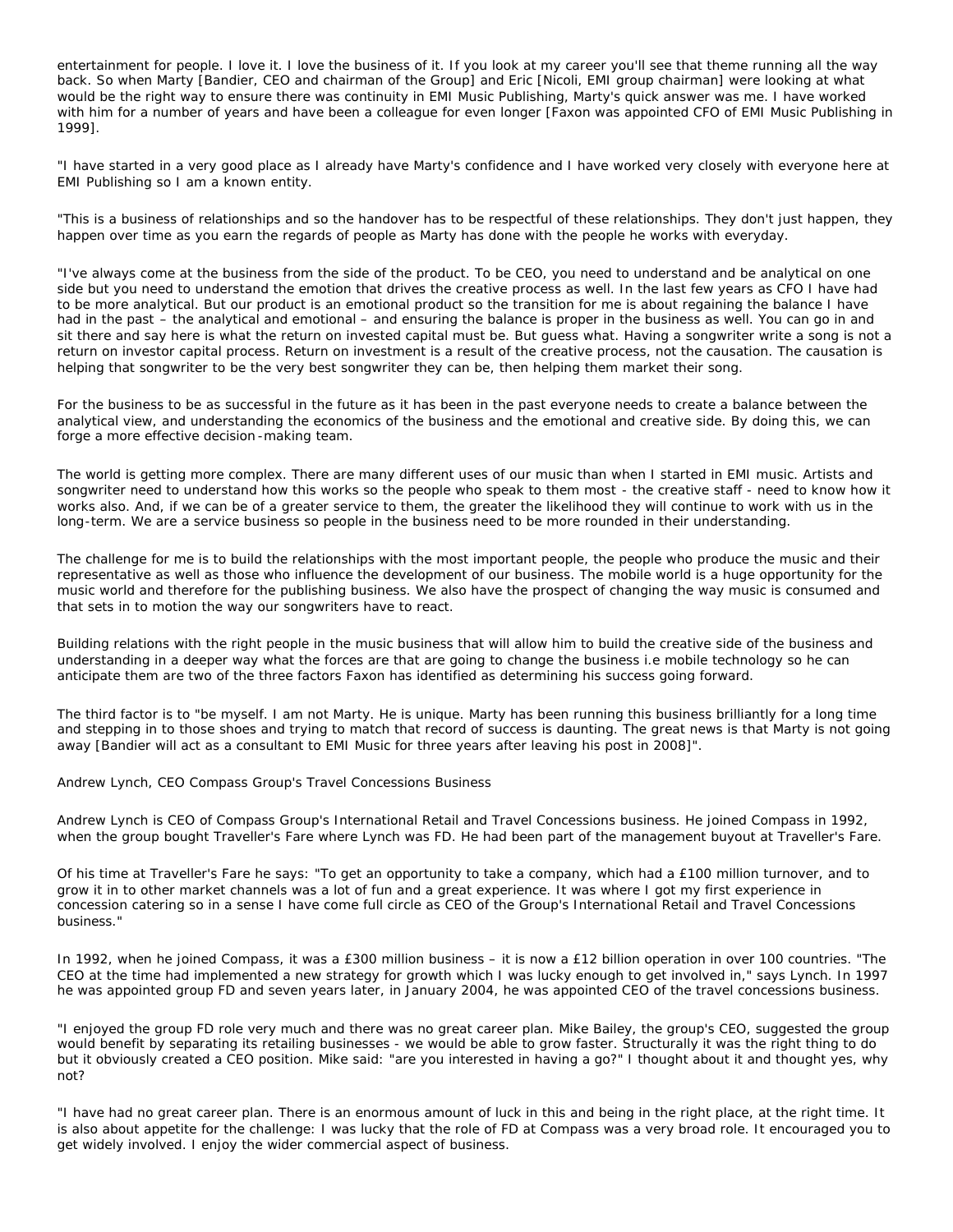"Of course you have qualms. It's a much wider role and you have to question whether you will be able to cope. But it was easier for me because it was a move from finance into a general management role in a group I knew very well which minimised some of the risk. It also helped that I would be running a part of a group that I have a lot of empathy with and enthusiasm for and knowledge of in terms of the business and people.

"The FD role is a great platform from which to go into it because you do get to see pretty much all of the company's issues but more than that you have a commercial platform, you understand the drivers that can impact on business and that is always helpful. Obviously you have to embrace the other aspects of the business and develop other skills but it is a super and solid base."

Lynch began his tenure as CEO by putting together a new management team – a combination of internal and external hires with the full range of skills needed to run a business – a process, he says, which helped him manage aspects of the CEO role which his skillset as CFO had not prepared him for. "I have been lucky that the people I have brought in have gelled very quickly which has made it easier for me. One thing above all else is surround yourself with very good people."

## Phil White, CEO National Express Group

Phil White found himself CEO of international transport group National Express, a listed company, in 1997, just 18 months after becoming MD of one of its subsidiaries. It was his first experience of working in a listed company and the learning curve was a steep one. "I had run a division for 18 months so I didn't have to learn how to manage the business but I did have to learn how to manage the City," says White.

White is something of a reluctant businessman. He wanted to become a Latin teacher but his Latin teacher sensibly, or not, advised him to become a chartered accountant instead. He took his advice and did an accountancy degree – something he wholeheartedly regrets. White doesn't believe in vocational degrees, a waste of time he says. He wishes he had studied a more creative subject such as History or English or Latin and it may be no coincidence that his FD at National Express has a Classics degree.

Accountancy took him in to an accounting firm and work in the public sector which is where he gained his knowledge of public sector companies. In the late eighties he found himself part of an MBO team at Yorkshire-based company Rider. "You learn a lot in a buy-out. It usually takes a year of highs and lows before a deal is complete and so in that time you learn to control your emotions. When you are doing an MBO you are purely focussed on that and there is a danger that you'll lose control of the dayto-day business. You learn to be wary of that."

He joined National Express in 1994 after it acquired the company he was working for. It wasn't an easy transition – when National Express asked him to stay on as FD he nearly said no. Why? "I was used to being main board," he says, by way of explanation.

A board change six months later saw him appointed managing director. A year later, in 1996, he was offered a place on the main board and shortly afterwards, in 1997, a propitious management shuffle saw him appointed CEO. How does he explain his meteoric rise to the top of the group?

"I changed things there [at the subsidiary], I had changed the culture and I had delivered everything that was required of me and I guess at the end of the day they had confidence in me." How valuable was his time as FD in his broader management role? "Accountancy gives you the ground work in understanding the technical side of business but you have to move on and learn through your own experiences and mistakes. I was also lucky to work for people who taught me a lot.

"My first boss taught me how to read a set of accounts. He used to say: 'Read me the story, Phil,' and you had to sit and explain the business to him without ever mentioning a number. To do this you really have to understand what the business is all about. In budget meetings I will ask the same. My second boss taught me how to listen and work as a team; the third how to speak but not be abrasive; the fourth taught me about preparation and presentation and my last boss taught me that the best deal is the one where everybody wins. Share it and let people come back to you."

White says you can't close your mind off and must continue to learn. The greatest lesson he has learnt as CEO is that business is about people. "I delegate a lot, I trust people. One of the companies I worked for was run through management by fear. You don't motivate people that way so when I was appointed MD of that business I decided to change the philosophy. Half of the managers thought it was brilliant but half were terrified because they weren't use to how to make decisions. I didn't spot that. I thought everyone would welcome the change. What that taught me was that no matter how long someone has been around they always welcome advice and assistance."

White doesn't concur with the view that being CFO is a natural route to CEO – the CFO role is not one that nurtures people skills, he says. What advice then, would he give to an ambitious CFO? "Learn how to deliver bad news quickly," he says. "It is something you cannot avoid. Also, don't look for the next job because the minute you do, the minute you stop focussing on your own job, you'll get it wrong. If you do your job well, the next job will come to you."